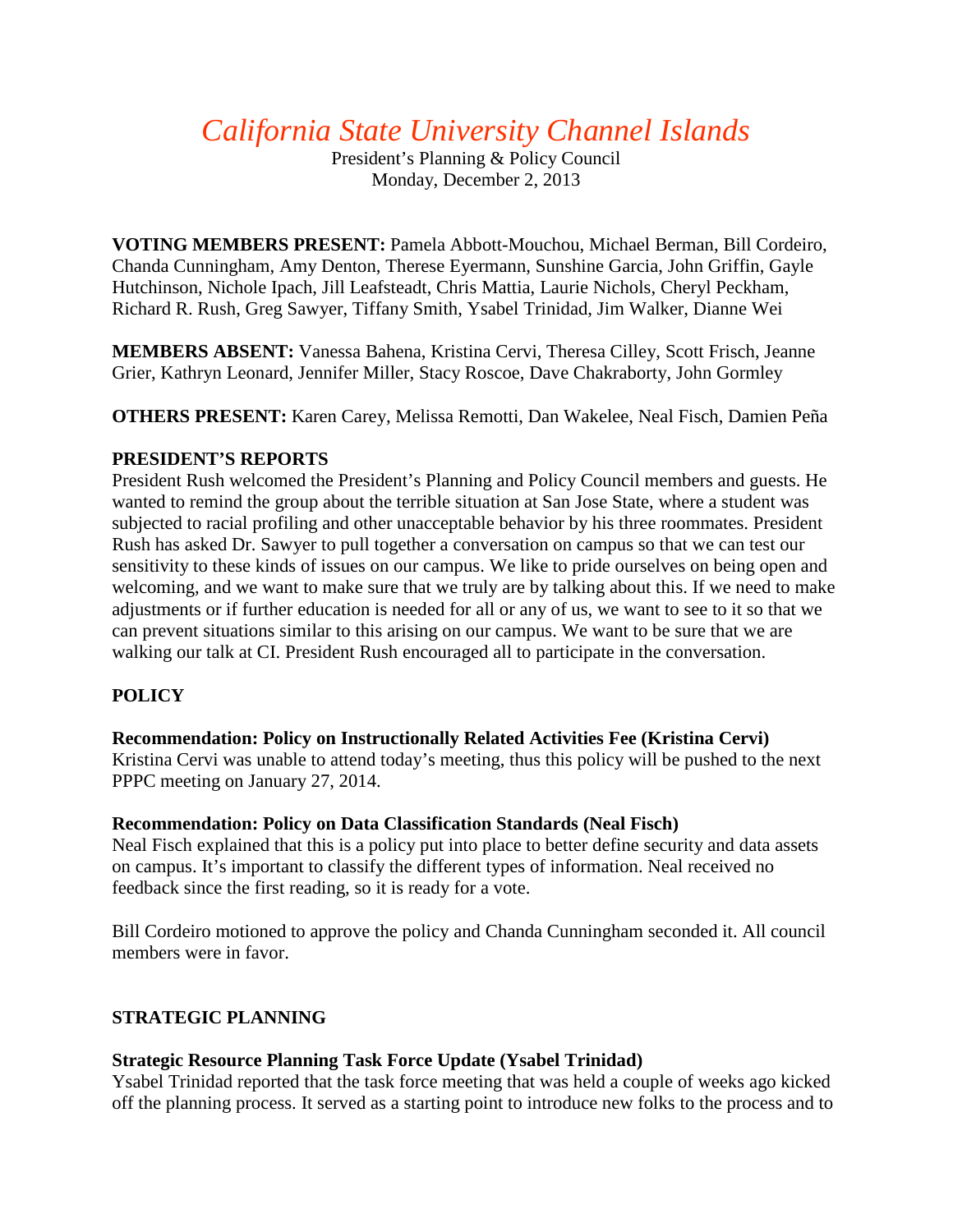start the process, which is earlier than in the past. We intend to start the planning for the budget earlier in the year, prior to the end of the calendar year.

The group wants to focus on strengthening the relationship between budget and strategic planning. We also want to reinforce multi-year forecasting. Over the next several years we want to look forward to growth and the governor's four-year plan commitment to the CSU and enrollments.

For the current year funding cycle, the President approved funding for strategic initiatives that we set aside to be allocated. There was a memo sent out to Cabinet to look at what those requests might be. That work is in process and we're finalizing the requests amongst divisions now. The second piece is the base money that the Chancellor's Office has given us to be fully funded. The base funding is looking at more critical needs that the campus has. There is a Cabinet discussion in process, balanced with the strategic funding allocation. We will be finalizing those requests that have come in, making a recommendation to the President and then it will be shared with the campus. There will be an expectation in our areas for more accountability in the process, aligning requests made with the strategic plans of each division and how those plans are aligned with the institution's planning.

Over the next couple of years we anticipate a fair amount constrained space needs. West Hall will be coming online in 2016 and we're going to have a growth period of some challenges. We can handle this as a campus, but will need to focus on how we use our space and think of it as another resource. We want to get advanced notice on space needs. We are also very interested in getting feedback from the campus on risks that exist in various units on campus and how we can address those risks.

Planning Calendar:

### *December/January*

The divisions will prepare their requests and the governor's message comes out

### *February*

Cabinet discussions take place and the task force reconvenes to receive Cabinet updates and provide input on Strategic Initiative investment for the campus

### *March*

Cabinet prepares final budget requests based on SRPTF input and complete plans for their respective divisions

#### *April*

Vice Presidents complete plans for their respective divisions and share final plans with SRPTF

*May*

Final Budget FY15 recommendation to President

*May-July*